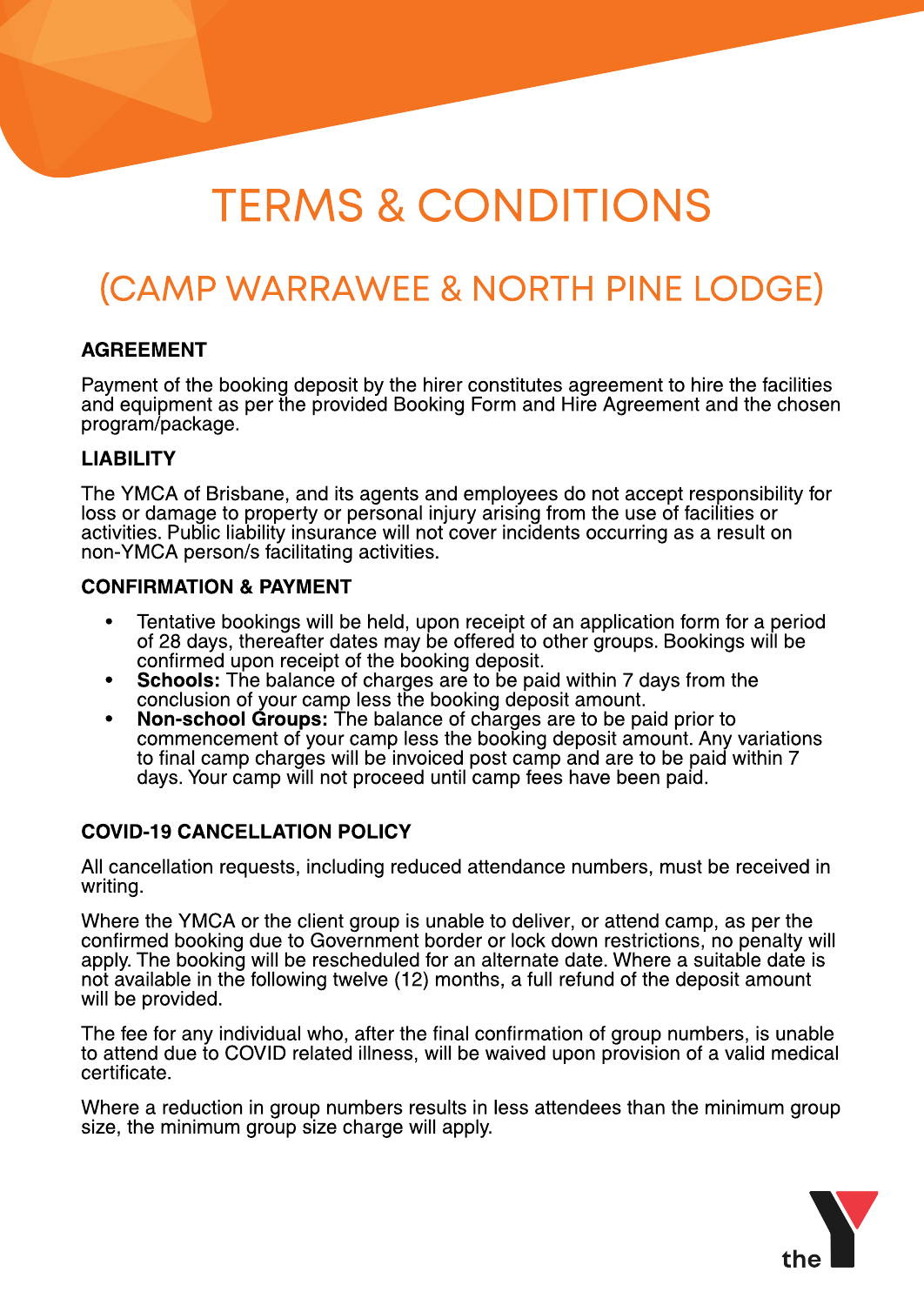# REFUNDS -PERCENTAGE OF EXPECTED TOTAL FEE

All cancellations must be received in writing. Any cancellations will incur the following charges:

- Cancellation more than 6 months before camp commencement forfeit deposit unless deposit transferred to an alternate date within 6 months of the initial booking date.
- Cancellation within 90 days of camp commencement 25% of expected total fee
- Cancellation within 60 days of camp commencement 50% of expected total fee
- Cancellation within 30 days of camp commencement 70% of expected total fee

#### BOOKING NUMBERS

The minimum booking charge is for 20 people.

Please notify the office of any changes to booking numbers as soon as possible. You will be billed for the final numbers as indicated on the Request For Final Numbers Form 4 weeks prior to camp commencement. An increase to booking numbers will be accepted subject to availability.

#### **OCCUPANCY**

- **Camp Warrawee:** Groups may be required to share the site, Camp Management reserves this right. The site is divided to accommodate multiple groups at once whilst allowing each group privacy with separate accommodation and amenities. Camps are carefully programed to avoid clashes. Exclusive use is available by arrangement. Occupancy may be terminated without refund if conditions of hire are breached. Campers are to only access the buildings to which they have been allocated.
- **Camp North Pine:** Exclusive use for groups. Occupancy may be terminated without refund if conditions of hire are breached.

# CATERING

Catering requirements are to be specified on the Special Dietary/Medical Requirements Summary Form. Self-catering is not permissible due to our food handling regulations.

#### SUPERVISION OF CAMPERS

The Group Leader is responsible for the delegation of supervision duties to ensure campers are supervised at all times. There will be a camp staff member(s) available for liaison on all programs and, where quoted/applicable to coordinate meals and activities.

# ARRIVAL & DEPARTURE PROCEDURES

Arrival and departure times outlined in the Booking Form and Hire Agreement must be adhered to unless alternate arrangements are made with Camp Management in advance. All accommodation areas must be cleaned, vacated and inspected by 9am on the day of departure.

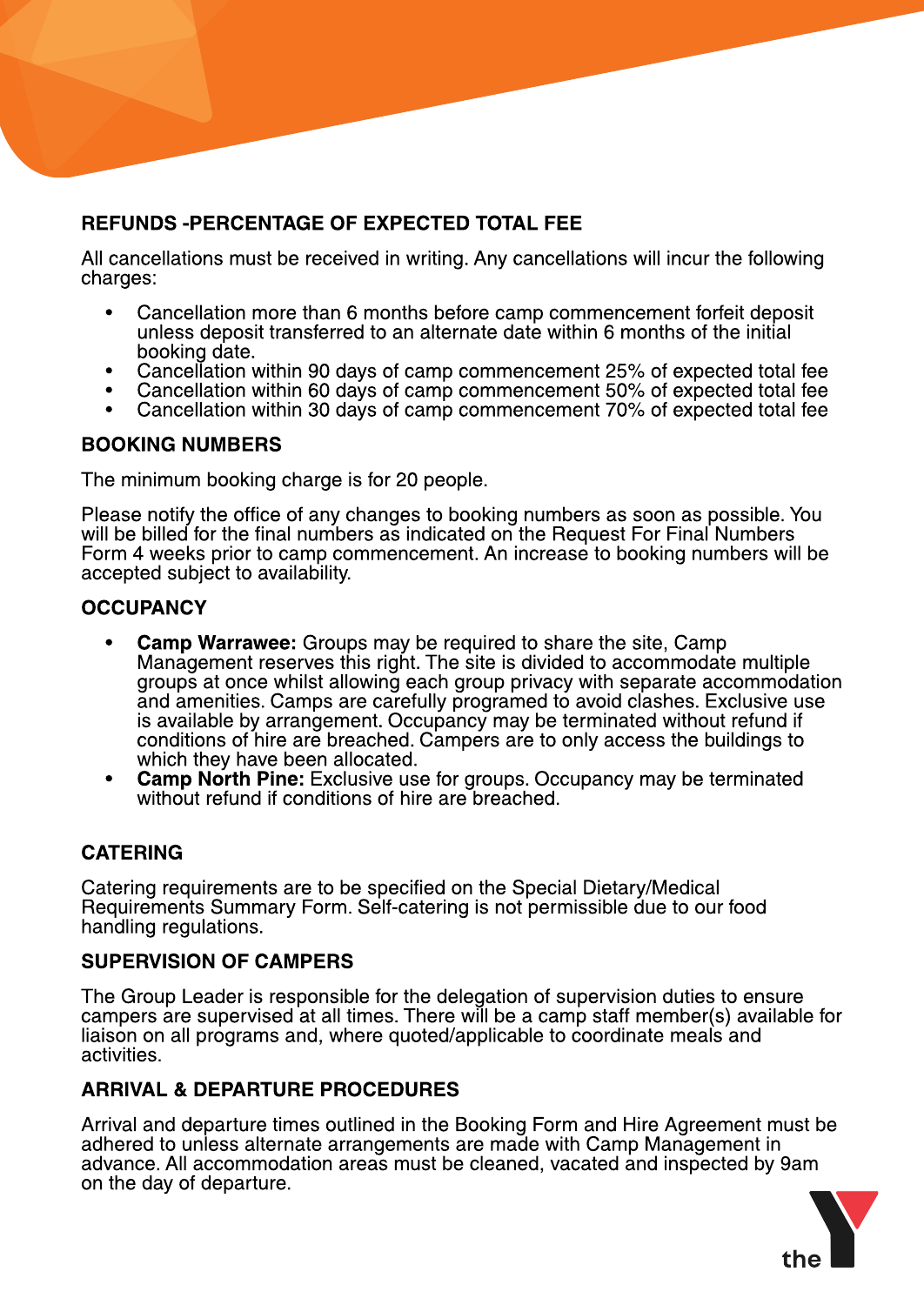Camp staff require a period of time upon arrival of the group to address the campers and convey the campsite safety briefing. Group Leaders are responsible for assembling the group to facilitate this requirement.

# EMERGENCY PROCEDURES

- Emergency and evacuation procedures are posted throughout the campsite and campers should familiarise themselves with these.
- Fire Fighting Equipment: All such equipment (smoke detectors, hose reels, etc) is essential for campers safety and must not be tampered with by campers. Any damages must be reported to Camp Management. There is a minimum charge of \$250 for damage to equipment.
- Fires: Fires may only be lit in designated areas and under the approval of Camp Management. Fire bans and restrictions apply. Group Leaders are responsible for supervision and safety around fires at all times.

#### PROPERTY

- Damage & Loss: All breakages and losses to camp property and equipment are to be reported to Camp Management. These will be invoiced to the group.
- Vehicles & Parking: No vehicles are to be driven in an area other than a designated road or parking area. Identified speed limits must be adhered to.
- The Environment: YMCA campsites are undertaking an ongoing land-care program. Campsites are a sanctuary for flora and fauna. It is essential all campers respect the environment by not disturbing the natural surrounds. All garbage must be disposed of appropriately.
- Alcohol/Smoke Free Environment: YMCA Camping sites are Smoke Free Environments. Alcohol is only permitted in line with the YMCA policy. Alcohol is not permitted without Camp Management approval or in the presence of minors.
- Out of Bounds Areas: Kitchen, workshops, campsite staff quarters, adjacent properties are all "out of bounds" areas.

# FIRST AID & HEALTH SCREENING

- It is the responsibility of the Group Leader to ensure that adequate First Aid expertise and equipment are provided for their group. Any incidents must be reported to Camp Management. YMCA Activity Instructors will assume responsibility for First Aid when leading an activity. There will be a qualified staff member on hand for assistance on all programs.
- Camp Leaders are requested to screen all campers for any obvious signs of illness prior to attending camp. Campers who have had nausea, vomiting and/or diarrhea in the 48 hours prior to camp must not attend.

#### BEHAVIOUR

Group Leaders are asked to remind campers to respect each other, others personal property and the environment. All noise should cease by 9.30 PM